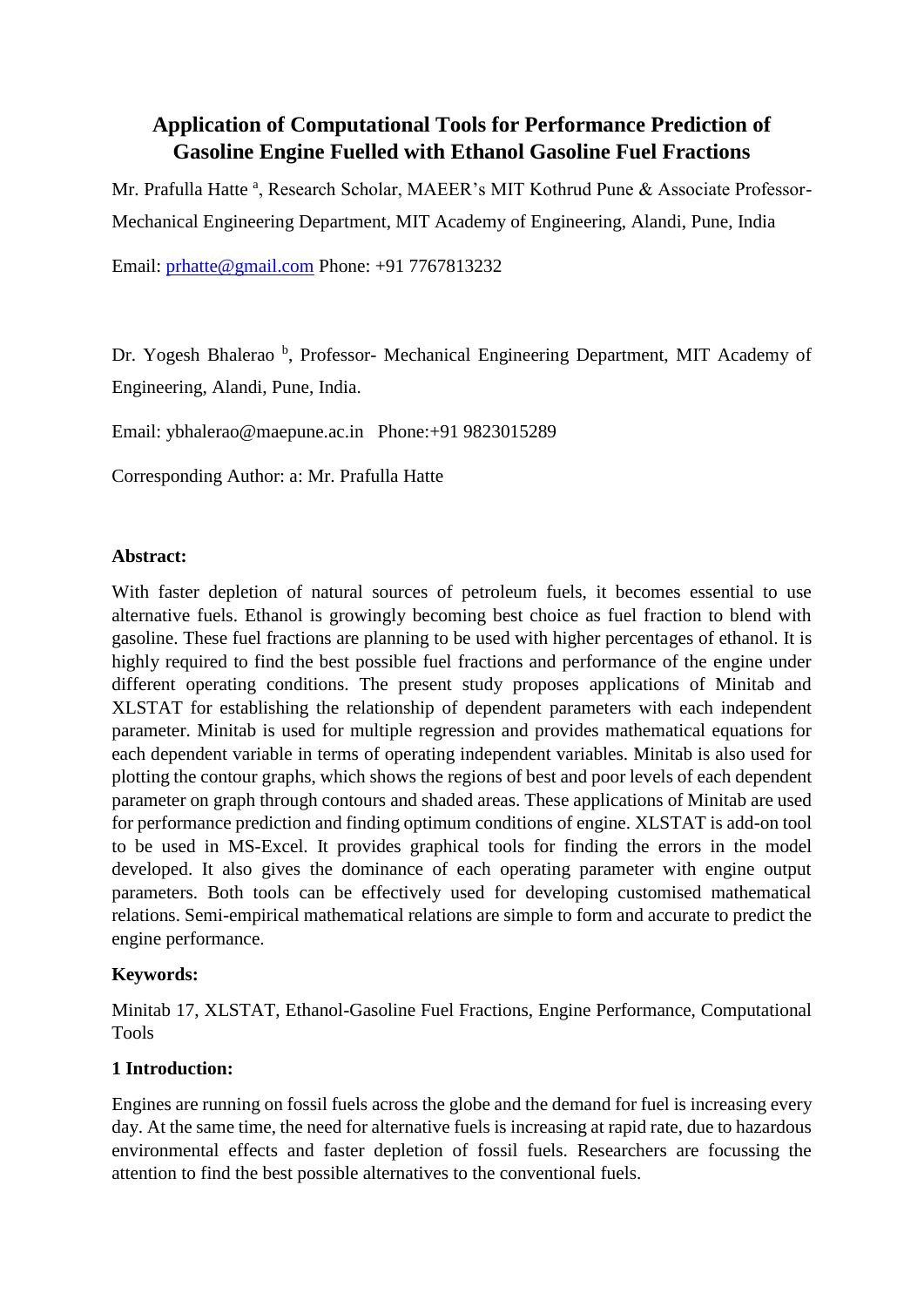Ethanol is rapidly gaining the importance as best fuel addition in conventional gasoline. The fuel fractions of ethanol and gasoline up to 10% ethanol blends are already used in India. Efforts are going to find the next best possible fuel fractions with least engine modifications and best emission performance of the engine. In this direction of research, it is important to find optimum engine performance taking in to consideration, various engine performance parameters and exhaust emissions. It is also important to predict the performance of the engine at different operating conditions. It is vital to explore various models to predict the engine performance and emissions, before the engine trails are conducted. Various researchers have taken efforts in this direction to develop mathematical models. The researchers have used Artificial Neural Network (ANN), mathematical models or empirical equations for engine performance prediction. These prediction models decrease the time of study and it becomes possible to predict the engine performance characteristics, before conducting actual tests on the engine.

Mathematical models can be developed on fluid dynamics or thermodynamics basis. Laws and fundamentals of thermodynamics are used for developing thermodynamic models [1]. Thermodynamic models are based on chemical composition of the reactants in the engine cylinder, chemical reactions, exhaust gases produced, temperatures and unburned fuel and gases [2]. Ismet Sezer and Atilla Bilgin developed two-zone quasi-dimensional model. They did not involve fluid motion calculations and simulated the turbulent flame propagation process. Model is validated with experimental data [3]. Similar models are developed by J. M. Mantilla et.al. and their models are validated with engine experimental data. The model has given the accuracy in 5 % [4]. A quasi-dimensional model developed has the ability to compute engine cycles using ethanol-gasoline fuel fractions and suggested to use the same for further parametric studies [5,13]. M Al-Hasan investigated the effect of ethanol-gasoline fuel fractions using his mathematical models and observed the results for various engine performance parameters and exhaust emissions. He observed that 20% ethanol produced the best results for all parameters [6]. Murugan Sivalingam et.al. developed engine models for blending ethanol with diesel to predict the cylinder pressure, ignition delay, nitric oxides  $(NO<sub>x</sub>)$  and smoke emissions [7]. Multivariable non-linear and multivariable exponential models are proposed by M. K. Oduola and A. I. Iyaomolere. This model was used to predict three important properties, research octane number, specific gravity and reid vapour pressure [8]. Ismet Sezer et.al. also used two-zone quasi-dimensional model. This model is based on compression ratio, combustion and expansion in engine cylinder. Simulation of combustion process is done by flame propagation process. Exergy analysis approach is also used for investigation of the performance of the engine [9-11]. Along with prediction of engine performance parameters, it is also required to predict and analyse exhaust emissions from the engine, when we run on different fuel fractions. The study shows that, there is no fixed relationship of emissions with engine operating parameters and case based close relations may need to be developed [12]. Mathematical models are also developed for fuel fractions of ethanol and methanol with pure gasoline. Popularly used quasi-dimensional model is used for the same purpose [13]. Efforts have been taken by B.M. Masum et.al. to predict emissions of  $NO<sub>x</sub>$  and  $CO<sub>2</sub>$  in their research work [14]. Simulink is used to find the performance of engine by Ashish J.Chaudhari et.al. in their research work. They used a zero-dimensional single-zone model for any fuel based on Wiebe heat release function [15]. Mathematical model is are developed for bi-fuel engine based on two-zone combustion model. It has the capability to predict various engine parameters like cylinder pressure and temperature, brake power, various efficiencies, brake torque, specific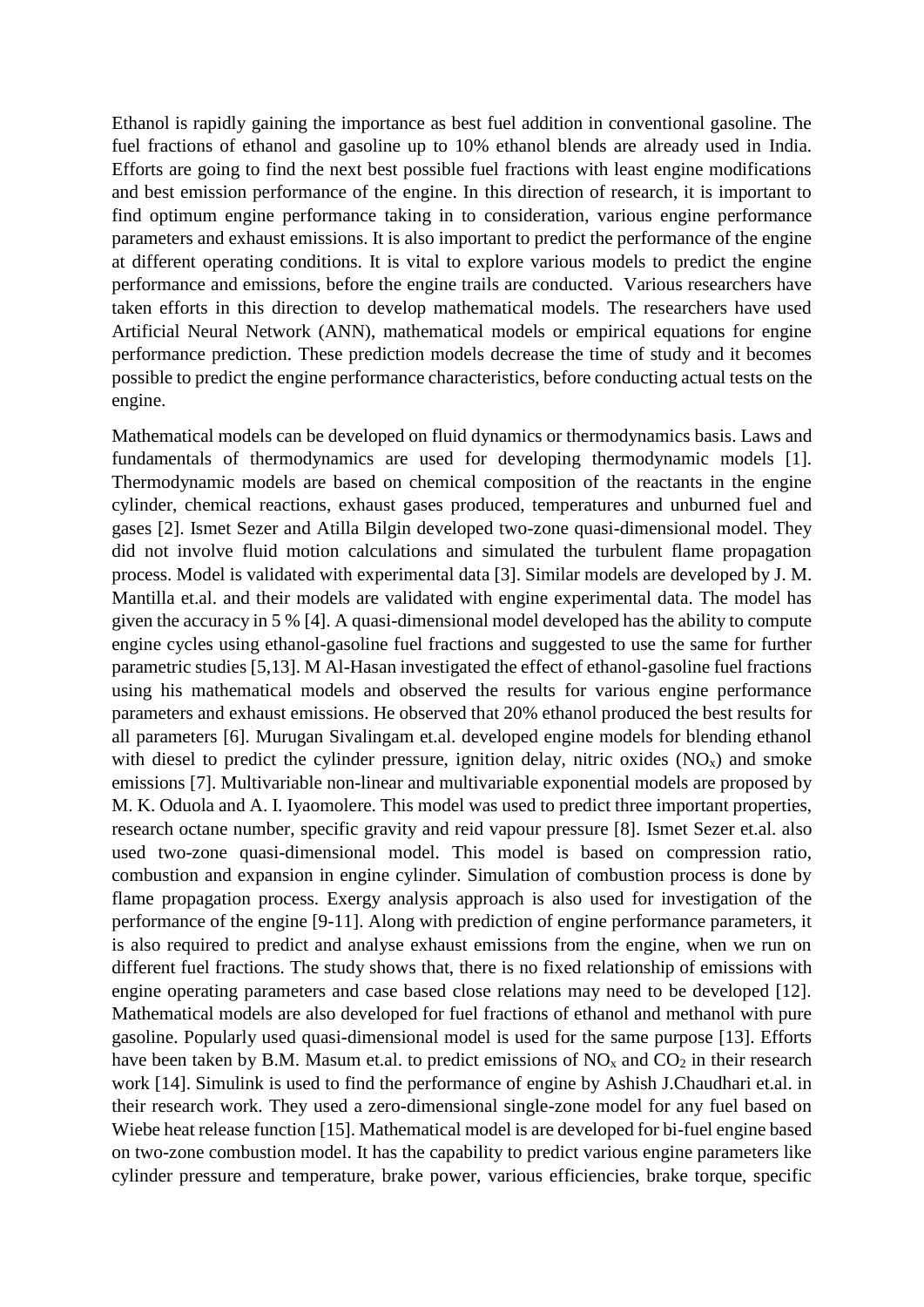fuel consumption,  $NO<sub>x</sub>$  etc [16]. Mass transfer analysis and combustion analysis are presented by Shintre Parag et.al. The model developed and the research work by the authors presented results of emissions prediction [17].

Models are developed for predicting engine torque and specific fuel consumption based on ignition timing, compression ratio and relative air-fuel ratio. Artificial Neural Network (ANN) with Levenberg–Marquardt (LM) algorithm was used giving fair accuracy validated with engine test data [18-21]. For finding the optimum performance and nature of dependant parameters with reference to independent parameters, Response Surface Methodology [22,23]. Relationship of dependent parameters can be found in various mathematical forms. A Gaussian relationship is proposed by S. Phuangwongtrakul et.al. in their research work [24]. Engine performance simulations software like GT-Power simulation software [25] and AVL Boost [26] are used by some of the researchers to avoid physical testing of the engines and fairly predict the performance.

Researchers have used different approaches to develop the prediction models. Most of the models are mathematical models. These models provide complex equations and may not be possible to manually solve all the equations in the model proposed. It is also difficult to exactly find the predominant factor affecting the dependent variables. Graphical or visual tools are required to be used for better understanding of the relationship of the parameters to find the optimum operating condition of the engine. Present study proposes use of some of the computational tools for finding the exact relationship of dependent and independent variables. This study also provides the solution to find the correctness and closeness of the prediction models.

### **2 Experimentation:**

The experimental setup consists of a Variable Compression Ratio (VCR) engine having a facility of changing the compression ratio in the range of 7 to 10. It is also a multi-fuel engine which can run on various fuels. This engine setup is a computerized setup with a facility to gather all the information from the engine, compile and analyze the data to plot the graphs of the result. Lab view based engine performance analysis software package "Enginesoft" is provided for online performance evaluation. Computer can be connected to the control panel using USB port for collection of data from engine in Enginesoft and the software also plots various engine performance curves. The setup enables study of VCR engine performance for brake power, indicated power, frictional power, mean effective pressures, brake thermal efficiency, indicated thermal efficiency, mechanical efficiency, volumetric efficiency, specific fuel consumption, A/F ratio, heat balance and combustion analysis.

The operation mode of the engine can be changed from one fuel to another with some necessary changes in engine setup. The compression ratio can be varied in engine running condition and without altering the combustion chamber geometry by specially designed tilting cylinder block arrangement.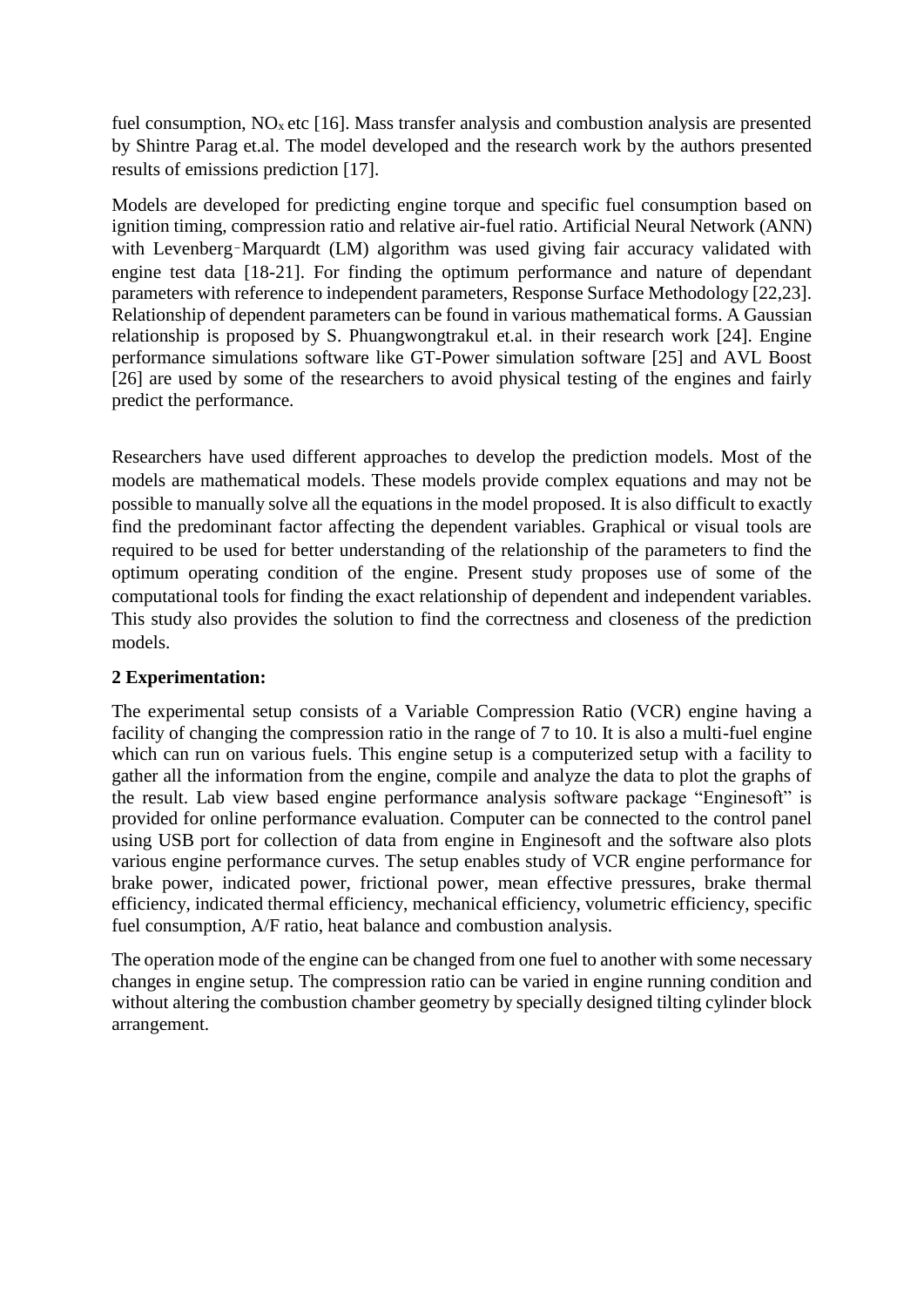

#### **Fig. 1.** Engine Experimental Setup

As shown in Fig.1, Engine 1 is connected to Eddy Current Dynamometer 2 through the coupling. This dynamometer is used for loading the engine. Two fuel tanks 3 and 4 are provided in the setup. These fuel tanks supply two different fuels to the engine. Tank 3 supplies pure gasoline, while tank 4 supplies blends of ethanol and gasoline. Panel 5 has controllers for engine loads, throttle, water flow control etc. This panel also has inbuilt sensors for measuring air flow and fuel flow. It displays various engine parameters like engine load, water flow rate, various temperatures, engine speed, air and fuel flow rates etc. Exhaust gas calorimeter 6 is used for finding the heat losses to exhaust gases. Water circulated in this calorimeter is used for absorbing the heat from the exhaust gases. After this calorimeter, exhaust gases are tapped in exhaust gas analyser 7 for measurement of various exhaust gas contents.

Engine is run for 15 to 20 minutes for allowing the time to bring the engine at steady state. All the readings are taken after steady state. Fuel blends are prepared using various fuel fractions of ethanol and gasoline. 10 % ethanol mixed with 90% gasoline by volume is treated as E10. Similarly, fuel fractions are prepared for E20, E30 and E40. Readings are taken at Wide Open Throttle (WOT) condition. Engine is loaded by applying load through eddy current dynamometer. The speed of the engine at the beginning is matched with its highest rated speed and gradually the speed of the engine is reduced by increasing the load on the engine. Reading are taken from 1700rpm to 1300 rpm in the interval of 100rpm. For each single fuel fraction, compression ratio of the engine is also changed from 7 to 10 at the interval of 1. Performance of the engine is observed for each fuel fraction with change in compression ratio and speed of the engine. The data collected after tests is used for analysis of performance of the engine.

#### **3. Use of computational tools:**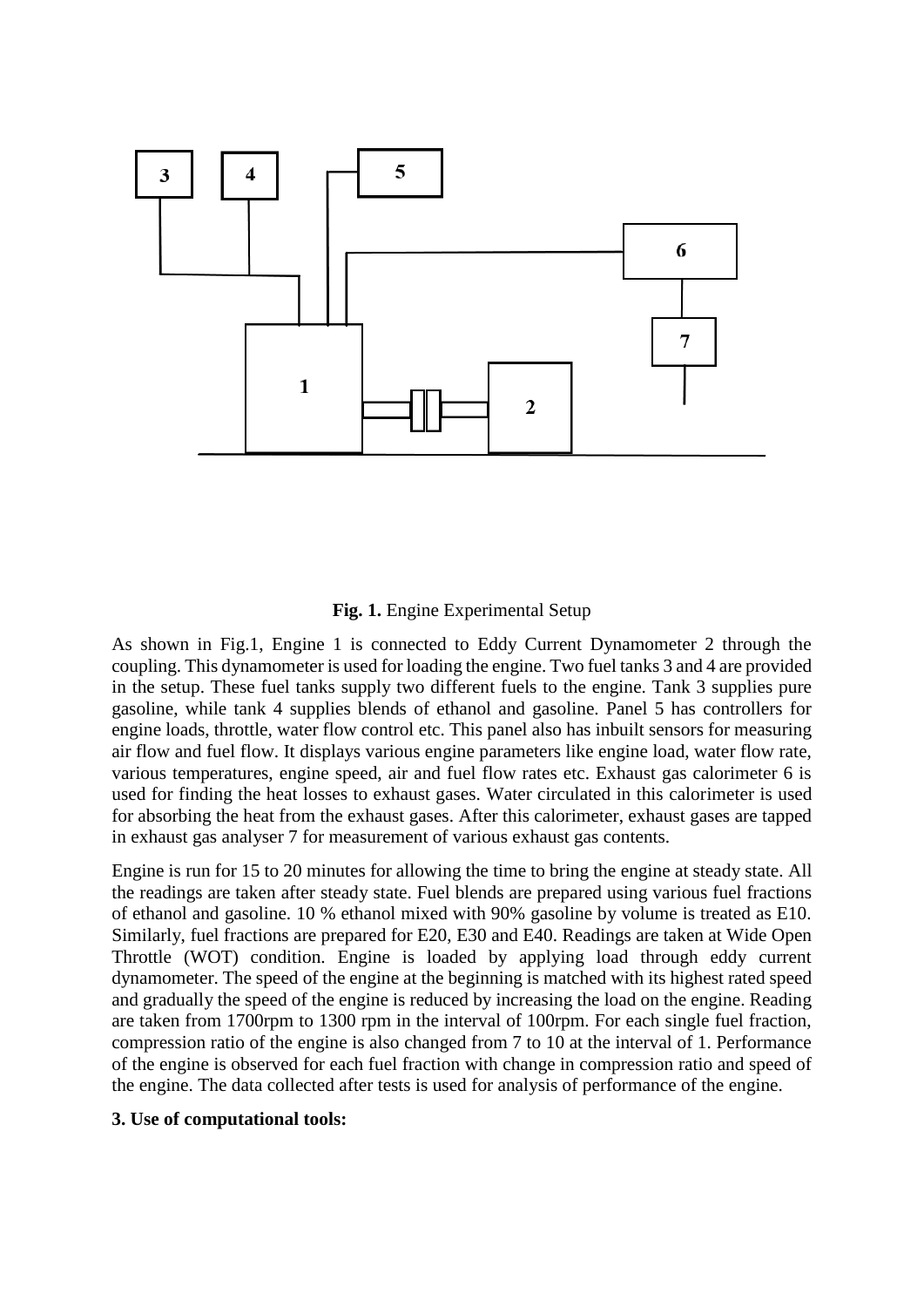For predicting the performance of the engine, various mathematical tools are present. However, considering the operating conditions of the engine, in this research work, and fuel fractions used, it is difficult to arrive at complete prediction model using mathematical tools.

Minitab 17 software and XLSTAT plugin are used in the present research work for following applications:

#### **3.1 Use of Minitab 17 for regression analysis:**

The engine is operated at different operating independent parameters viz engine speed (N, rpm), fuel fraction and Compression Ratio (CR). Calorific Value (Cv) of the fuel fractions changes due to difference in Cv of Ethanol and Gasoline. Performance of the engine is observed through different dependent variables viz Brake Power (BP), Indicated Power (IP), Brake Specific Fuel Consumption (BSFC), Brake Mean Effective Pressure (BMEP), Indicated Mean Effective Pressure (IMEP) and various efficiencies of the engine. It is important to establish the relationship of dependent parameters with the independent parameters. Regression tool is used in Minitab 17 to establish this relationship. Regression establishes an equation, which can describe the relation among one or more predictor with the response variable.

Following relations are found out after completion of the regression analysis in Minitab 17.

| $BP = 0.000031Cv + 0.000609N + 0.1042CR$    |     |
|---------------------------------------------|-----|
| $BMEP = 0.000105Cv - 0.001250N + 0.01479CR$ | (2) |
| $IMEP = 0.000109Cv - 0.000212N + 0.0778CR$  | (3) |
| $SFC = 0.000002Cv + 0.000211N - 0.00352CR$  | (4) |

The accuracy of prediction of these equations cab be observed by observing R-Square values.

| Table 11 Talacs of IND quale generated in INGI CSSION TANATYSIS |             |                 |                  |
|-----------------------------------------------------------------|-------------|-----------------|------------------|
| Parameter                                                       | R Square, % | R Square Adj, % | R Square Pred, % |
| <b>BP</b>                                                       | 99.79       | 99.78           | 99.78            |
| <b>BMEP</b>                                                     | 99.89       | 99.88           | 99.88            |
| <b>IMEP</b>                                                     | 99.92       | 99.91           | 99.91            |
| <b>BSFC</b>                                                     | 98.9        | 98.87           | 98.84            |

|  |  |  | Table 1: Values of R Square generated in Regression Analysis |  |
|--|--|--|--------------------------------------------------------------|--|
|--|--|--|--------------------------------------------------------------|--|

It is observed in Table 1 that, R Square values of BP, BMEP, IMEP are above 99 % while that for BSFC is above 98%. This is the first parameter to observe the accuracy of the prediction equations. However, the capabilities of the Eq. 1 to Eq. 4 are also observed through R Square Adjusted. It is the percentage of variation in the response, explained by the model, adjusted for the number of predictors in the model relative to number of observations.

It is used for comparing the descriptive power of the regression model including diverse numbers of predictors. Adjusted R-Square compensates for the addition of variables and only increases if the new term enhances the model above what would be obtained by probability. This value is also found more than 99% for BP, BMEP, IMEP and more than 98 % for BSFC.

Prediction ability of the model equations is decided by Predicted R-Square values. In Table 1, it is observed that Predicted R-Square values are more than 99 % for BP, BMEP, IMEP and more than 98 % for BSFC. It shows a very high value for each equation and best ability of each regression equation for prediction ability. These values of Predicted R-Square are also more helpful than adjusted R-Square for comparing models, as it is calculated with observations that may not be included in the model calculations.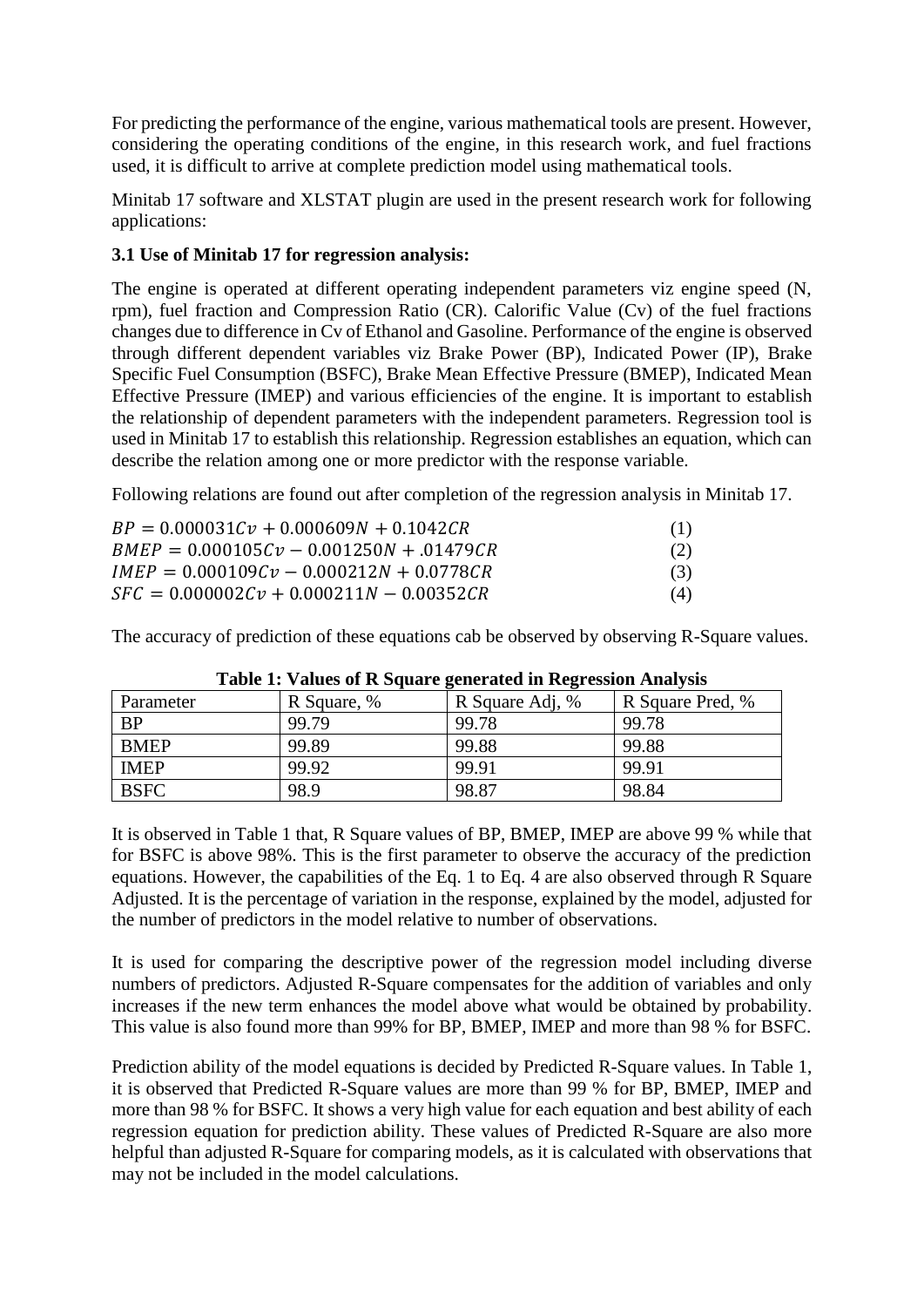Using the model Eq. 1 to Eq.4, the predicted values of the dependant variables BP, BMEP, IMEP and BSFC are calculated. These predicted values are then compared with the actual values of these parameters observed during the experimentation. Total 100 experiments are performed. To find the closeness of the predicted values with the actual values, errors are calculated.

$$
E = \frac{\Delta P}{P a} \times \times 100
$$

Where,

 $E = Percentage Error$ 

 $\Delta P =$  Actual vlaue of paramter – predicted value of parameter

 $Pa = Actual$  value of paramter



The percentage errors for each of the dependant parameters are plotted on the graphs.

**Fig 2 Percentage Error of predicted BP compared with actual BP**

It is noted in Fig 2 that percentage errors of BP are on both positive and negative sides. These errors lie between +10% and -16%. The largest deviation is on the negative side for experiments numbers 24 and 25. Except these experiments 24 and 25, the errors are spread within  $\pm 10\%$ . This gives good prediction ability of the model equation for BP.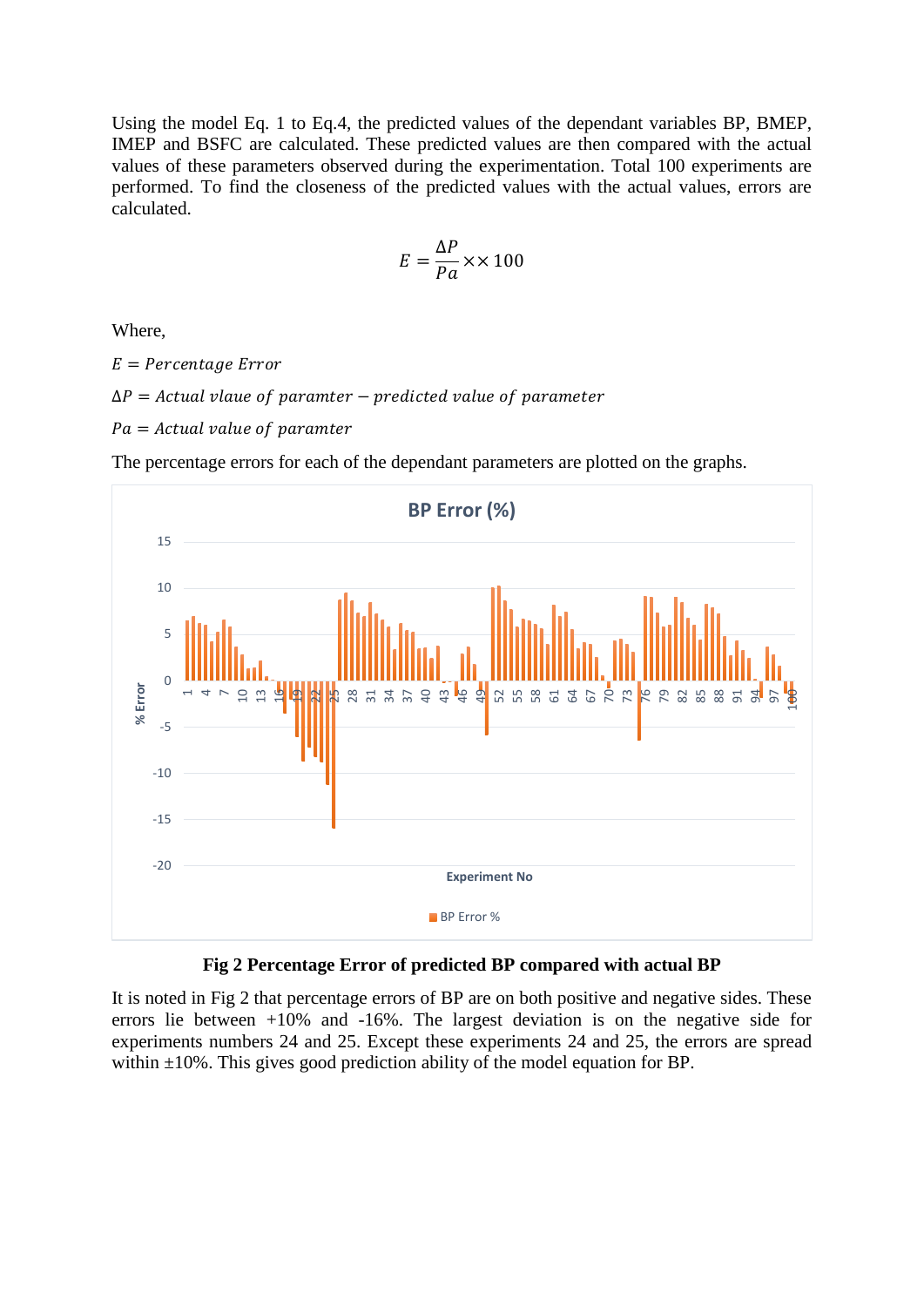

**Fig 3 Percentage Error of predicted BMEP compared with actual BMEP**

In Fig 3, it is noted that, the errors are spread in both directions and within 5% in positive side. On the negative side, the errors are spread within 5%, except 9 experiments. Errors are observed up to 15% for experiments 19,24,25 and also for 81 to 85. The errors may be due to the prediction ability of the model equation or due to the errors in experimentation. However, the equation generated by regression can be used for predicting BMEP with fair accuracy of prediction.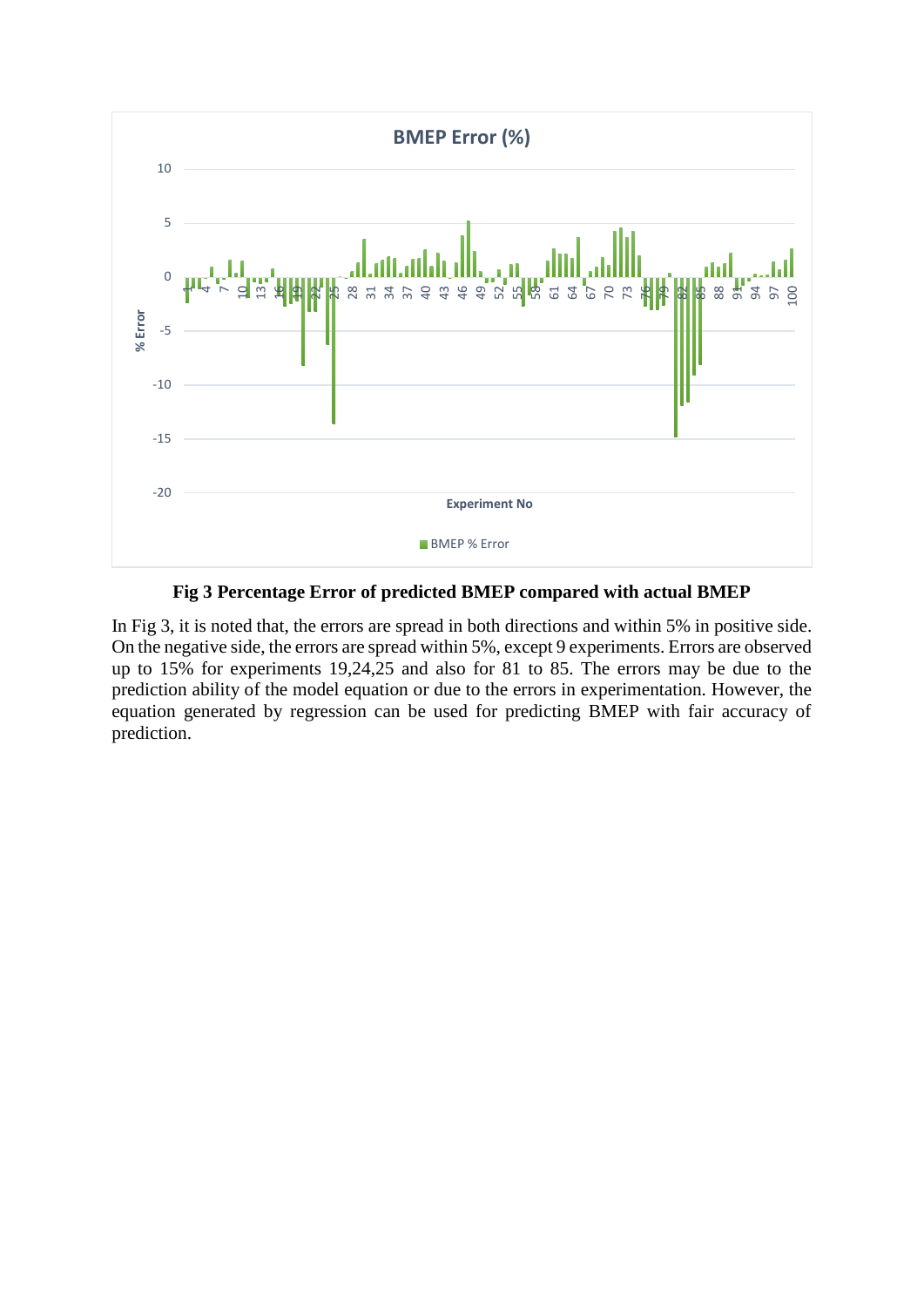

**Fig 4 Percentage Error of predicted IMEP compared with actual IMEP**

Model equation of regression analysis for IMEP gives the best closeness of predicted values as compared with actual values of IMEP as shown in Fig 4. It is observed that the spread of the errors is within  $\pm 7\%$ . This is a very good accuracy for prediction.



**Fig 5 Percentage Error of predicted BSFC compared with actual BSFC**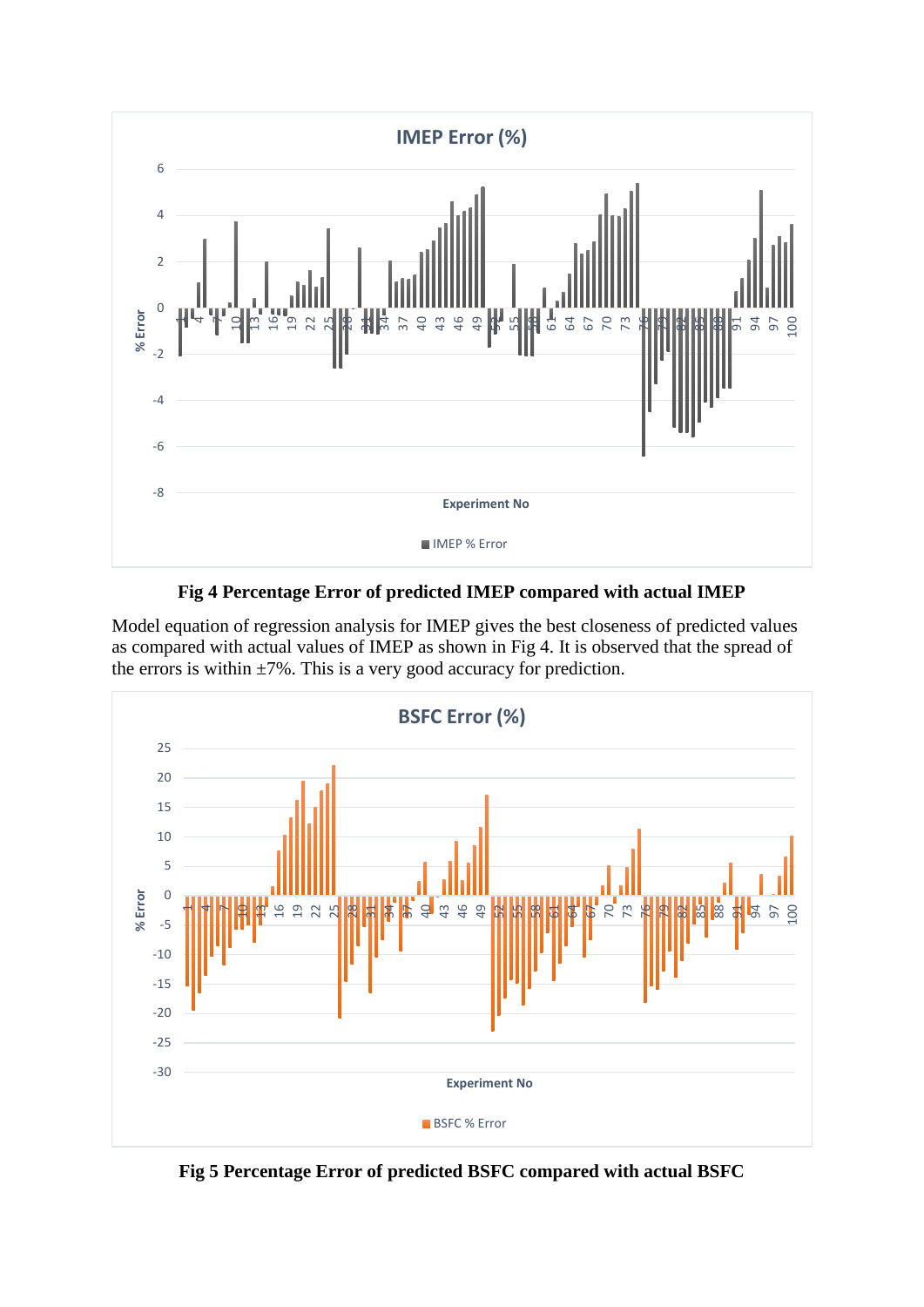Prediction of BSFC by the model equation is not vary accurate as compared with other dependant parameters. The spread of error is within  $\pm 20\%$  for most of the experiments. It is more than this limit for experiments 25, 26 and 50. The equation generated is a linear equation and the larger percentage errors may be due to the assumption of fitting linear equation.

### **3.2 Use of Minitab 17 for Contour Plots:**

Contour plots are used to find the response variable relationship with two predictor variables. It also gives two-dimensional view, wherein, points with same response are connected in such a way to form contour lines and same responses. These plots are very helpful to investigate the desirable response parameters with reference to independent operating variables. Contour plots have predictors on X & Y axes. It also has lines connected with same response values and coloured bands, representing ranges of same response variables.

In the present study, three independent variables are used for prediction of engine performance and conducting engine tests accordingly. These parameters are Cv, Speed and CR. Before plotting these plots, it is observed that the best operating conditions of the engine are observed at CR10. It is also required to use only two independent variables on X and Y axis respectively. Considering the constraints and the best performance condition of engine at CR10, the contour plots are plotted here, as a sample study, to study the use of contour plots.



### **Fig 6 Contour plot of BP**

Contour plot of BP, as shown in Fig 6, gives the highest operating condition of the engine with engine speed 1650 to 1700 rpm and Cv more than 43000. This also gives the indication that for the highest BP, the engine should be operated at this operating condition. The next best engine operating condition may be speed 1470 to 1700 rpm and Cv more than 40500 kJ/kWhr.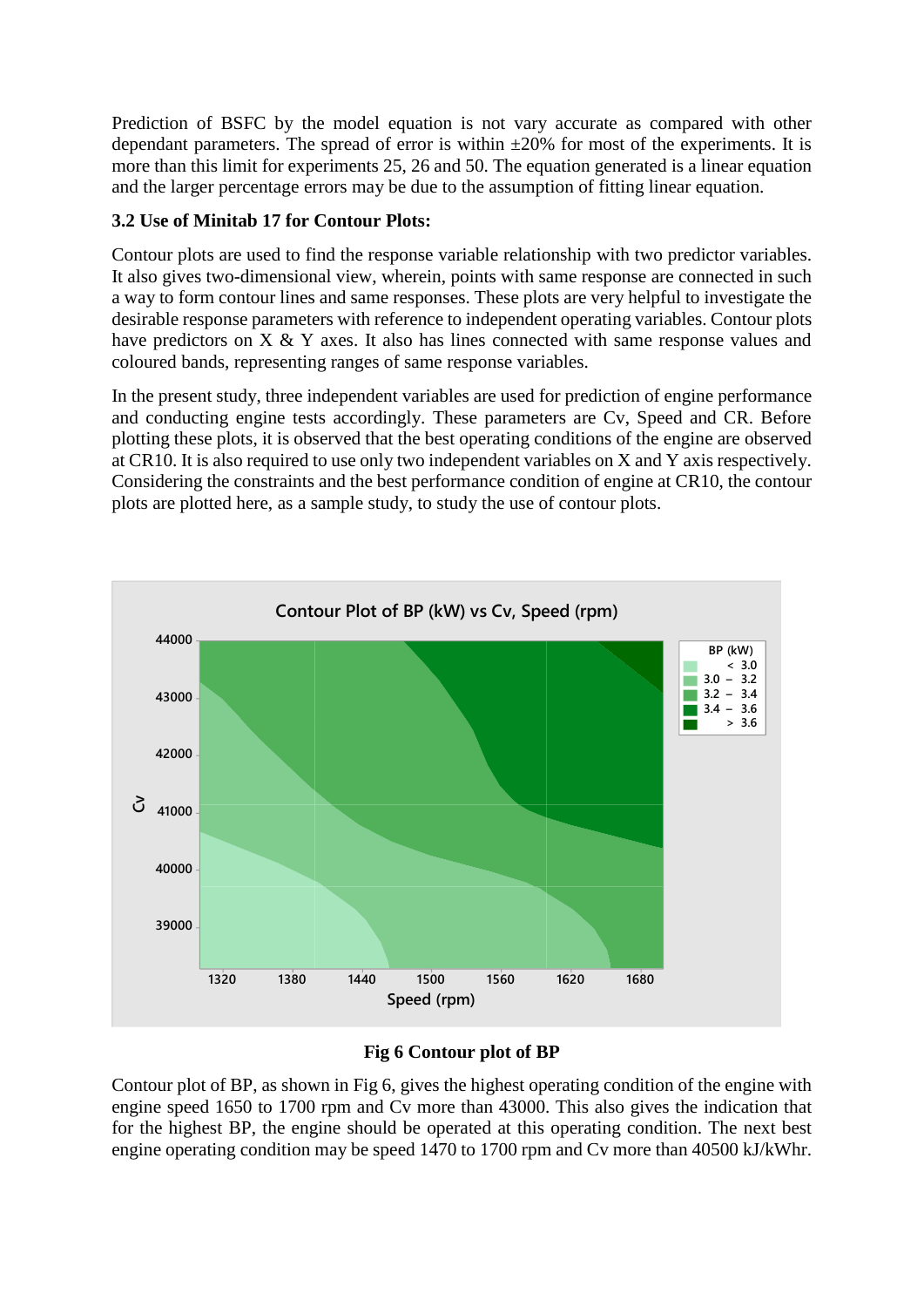

## **Fig 7 Contour plot of BMEP**

It is desirable to have maximum BMEP. Fig 7 gives the contour plot of BMEP. It is seen that BMEP is lower for engine speed more than 1550 rpm and for almost all fuel fractions. Highest values of BMEP are observed for Cv in the range of 40500 to 41500 kJ/kWhr. It is also desirable to operate the engine at lower rpm from 1300 to 1400 rpm.

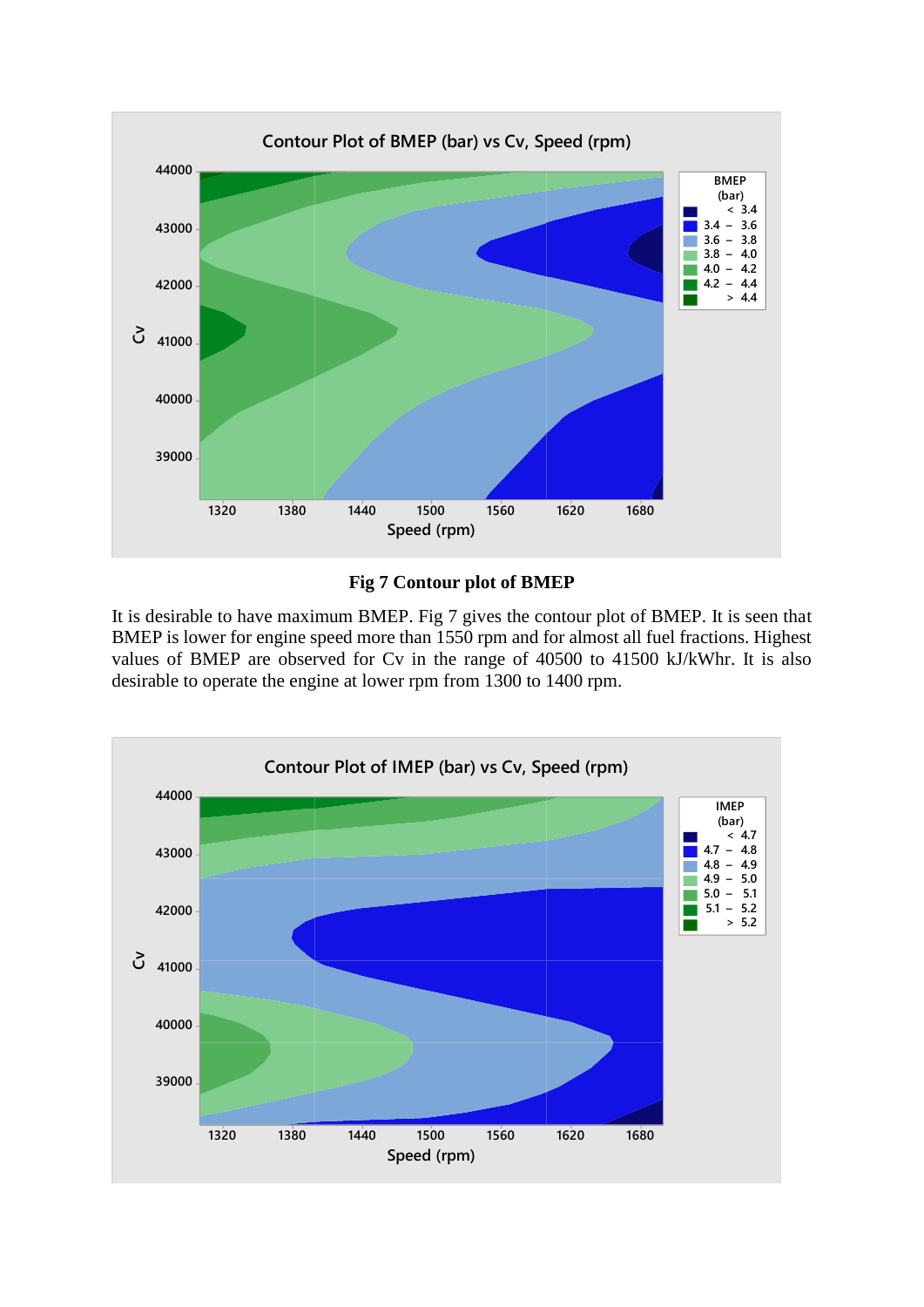### **Fig 8 Contour plot of IMEP**

Contour plot of IMEP is shown in Fig 8. It is seen that higher values of IMEP are observed only with Cv more than 43000 kJ/kWhr and engine speed 1300 to 1500rpm. This plot also gives important zone of engine operating condition, wherein IMEP values are lowest and this zone must be avoided.



**Fig 9 Contour plot of BSFC**

BSFC should be lowest for the best operating condition of the engine. The lowest values are observed for operating conditions with Cv 420000 to 44000 kJ/kWhr and engine speed 1300 to 1500 rpm.

# **3.3 Use of XLSTAT:**

XLSTAT is add-on to MS Excel. It provides the statistical solutions to data. In the present study engine is operated at different operating condtions and various engine paremetes are recored. The data generated need to be analysed for finding the optimum performance of the engine. Also it is required to find the relationship of various paramters with each other.

XLSTAT provides various solutions for statistical analysis of the data. It is used in the present study for Analysis of Variance (ANOVA). Multiple regression is also done. A sample case study of one paramter BP is presented here.

|    | Cv | Speed<br>(rpm) | Comp<br>Ratio | BP (kW) |
|----|----|----------------|---------------|---------|
| Cv |    | 0.000          | 0.000         | 0.610   |

**Table 1 Corelation Matrix for BP**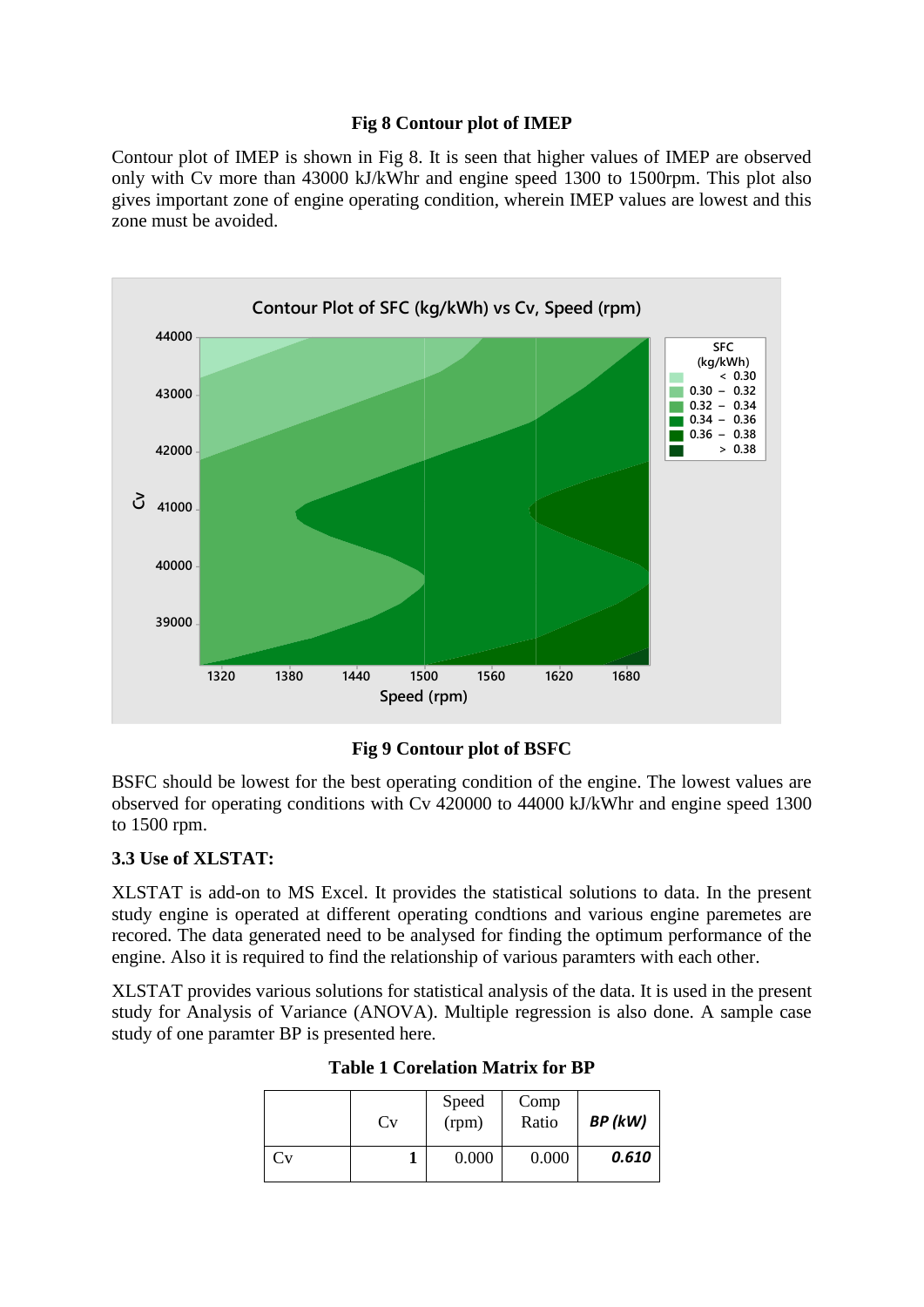| Speed<br>(rpm) | 0.000 |       | 0.000 | 0.510 |
|----------------|-------|-------|-------|-------|
| Comp<br>Ratio  | 0.000 | 0.000 |       | 0.563 |
| BP (kW)        | 0.610 | 0.510 | 0.563 |       |

Table 1 gives the corelation matrix for BP. Three operating parameters Cv, speed and CR are related to BP with the corelation coefficients of 0.61, 0.51 and 0.563 respectively. This matrix gives the weightage of each independent variable.





Influence of three independent variables on BP is shown in Fig 10. The values from Corelation matrix are plotted by XLSTAT automatically in the graphical form. From Fig 10 it is noted that Cv has the maximum impact on BP and engine speed has the lowest impact on BP.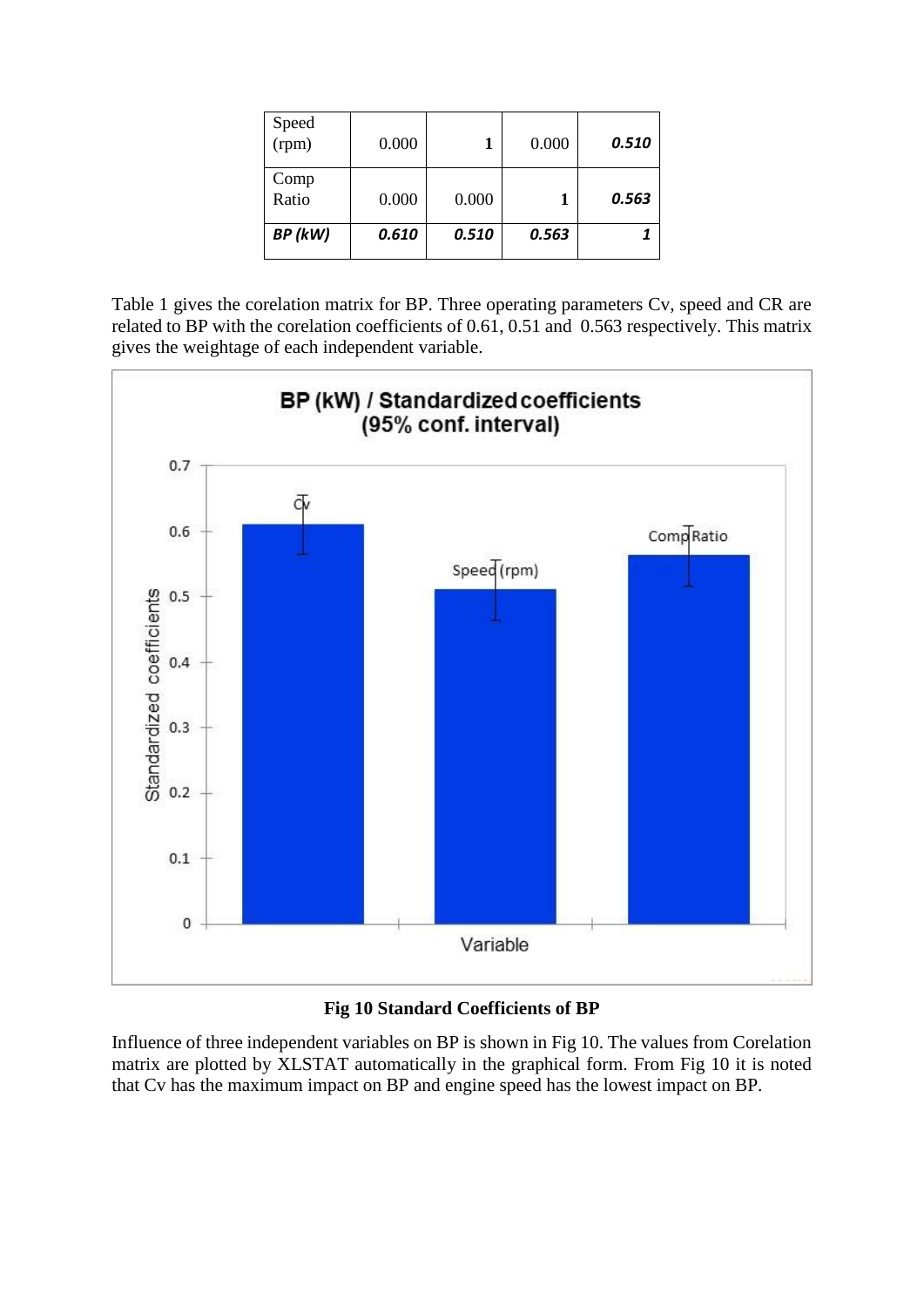

# **Fig 11 Standardised residuals for BP**

Standardised residuals in the process of regression analysis is plotted in Fig 11. This plot is a unique represention by XLSTAT. It is noted that the residuals are distrubuted on both negative and postiive directions and within the limits.

### **4 Conclusions:**

Prediction of engine performance is possible with different methods like using standard correlation equations, mathematical models or empirical relations. It is required to establish the relationship of dependent and independent variables for any given operating conditions. Mathematical models and established correlations are used only for predefined set of input parameters and it is not possible to use standard equations for exact predictions of engine parameters. Minitab 17 provides various tools like different types of regression analysis. This helps is framing the mathematical equations and also provides the accuracy of the equations developed. In the present study large errors up to  $\pm 20\%$  are observed for BSFC. The errors may be due to the assumption that linear relationship exist in the given parameters. It is required to develop the accurate relations, with new assumptions of type of possible equations like quadratic, logarithmic or any suitable form. For other parameters the equations generated are accurate and percentage errors are in the range of  $\pm 10\%$ .